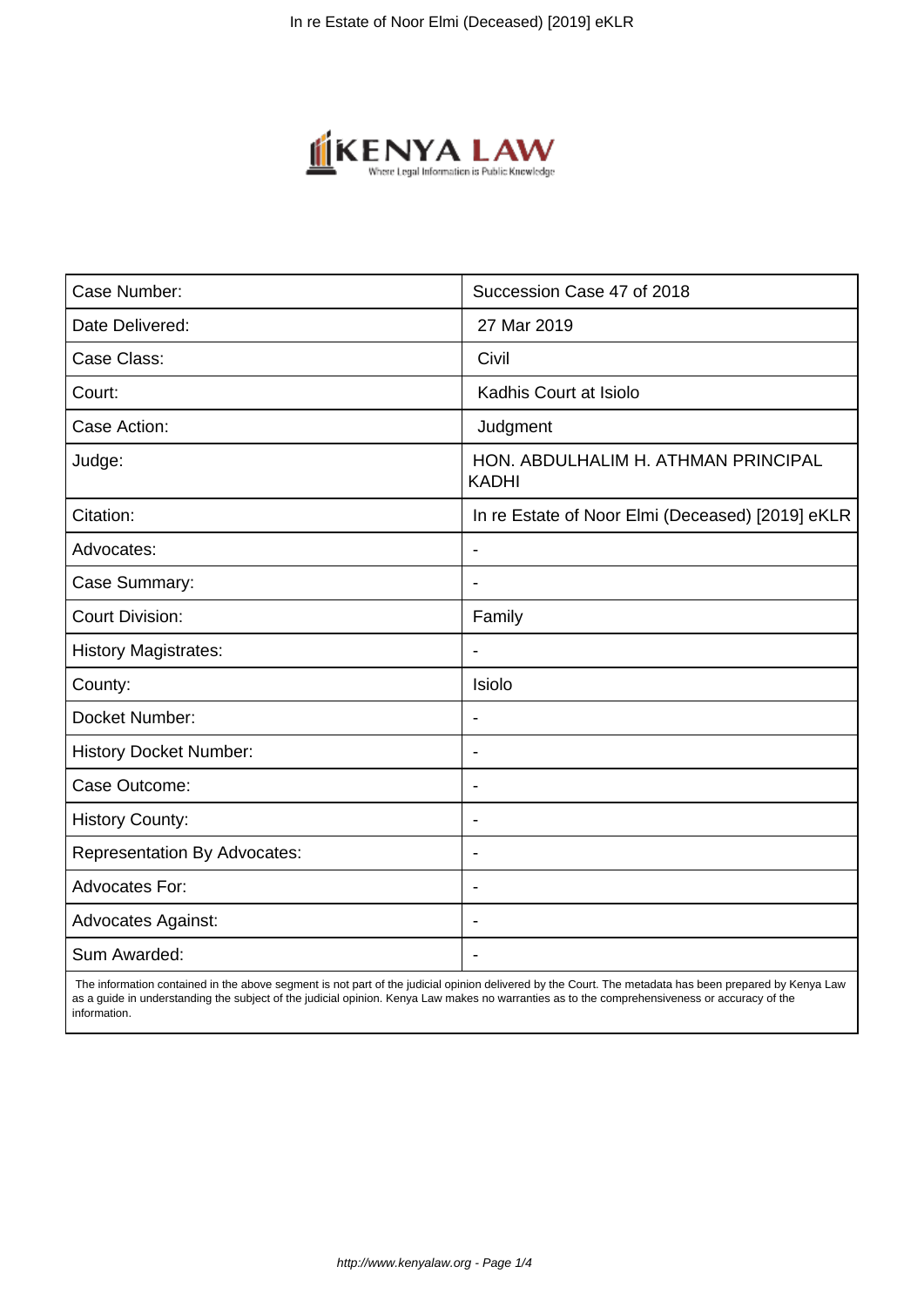#### **REPUBLIC OF KENYA**

#### **IN THE KADHI'S COURT AT ISIOLO**

#### **SUCCESSION CASE NO. 47 OF 2018**

# **IN THE MATTER OF THE ESTATE OF NOOR ELMI...................DECEASED**

#### **1. KHADIJA NOOR ELMI**

# **2. MOHAMED DHAHIR GELLE.................. PETITIONERS**

## **VERSUS**

## **1. FATUMA NOOR ELMI**

### **2. HALIMA NOOR ELMI RESPONDENTS**

#### **JUDGMENT**

#### **Pleadings**

**1**. In this succession matter, the petitioner prays for orders for distribution of the estate equally among the heirs and the 2nd defendant to be compelled to bring back their brother from Somalia. She claims the deceased left Plot No 7918/42 at Isiolo Town which was fully developed to inheritance of five children one of whom is now deceased. She claims the respondents leased the shop to the Co-operative Bank, Isiolo and benefit alone from the proceeds. She claims other three shops on the plot also fetch rent proceeds which are not shared to all heirs. She claims their deceased aunt left KES 800,000.00 that the respondents shared between themselves alone. She further claims the 2nd respondent had their brother Mohamed Dahir Gele taken out of the country to Somalia.

**2**. The respondents filed a statement of defence dated 24th January 2019. They admit the deceased left Plot No 7918/42 at Isiolo town but deny the allegations made by the petitioner. They state that the property had a dispute in Meru and their father died before it was concluded. After conclusion of the Case, the property was vested in the first respondent as administrator of the estate. They further state that the respondents have been caring for the petitioner's son through proceeds of one of the three shops while she has been living in Tanzania since 1987 and only recently relocated to Kenya. They state that they the Co-operative Bank Isiolo has been leased on debt and they have not received any benefits from the proceeds to date. They deny that they had their brother taken to Somalia against his will and that their aunt left any money for distribution.

#### **Background**

**3**. The late Noor Elmi Abdi died on 23rd August 1990 at Isiolo aged [65 years]. He left a parcel of land Plot No 7918 / 42. It is strategically located in the CBD. There was some development on it. He was survived by his sister Fatuma Gele and one son and four daughters: Mohamed, Fatuma, Khadija, Halima and Asha Noor Elmi. Asha died in 1997 and was not survived by any child. her Husband is also deceased. The respondents engaged Co-operative Bank to build and lease a building on part of the parcel of land. Three shops were constructed by the second respondent on part of the remaining part of the parcel of land. They are rented out to tenants.

#### **Issues**

**4**. There is no dispute on the heirs of the late Noor Elmi. There is also no dispute the entire parcel of land Plot No. 7918 / 42 at Isiolo belong to the estate of the late Noor Elmi. There is no dispute the building leased to Co-operative bank belong to the estate. The dispute is on whether or not the three shops constructed by Halima Noor Elmi, the second respondent, is part of the estate and how should the estate be distributed to heirs.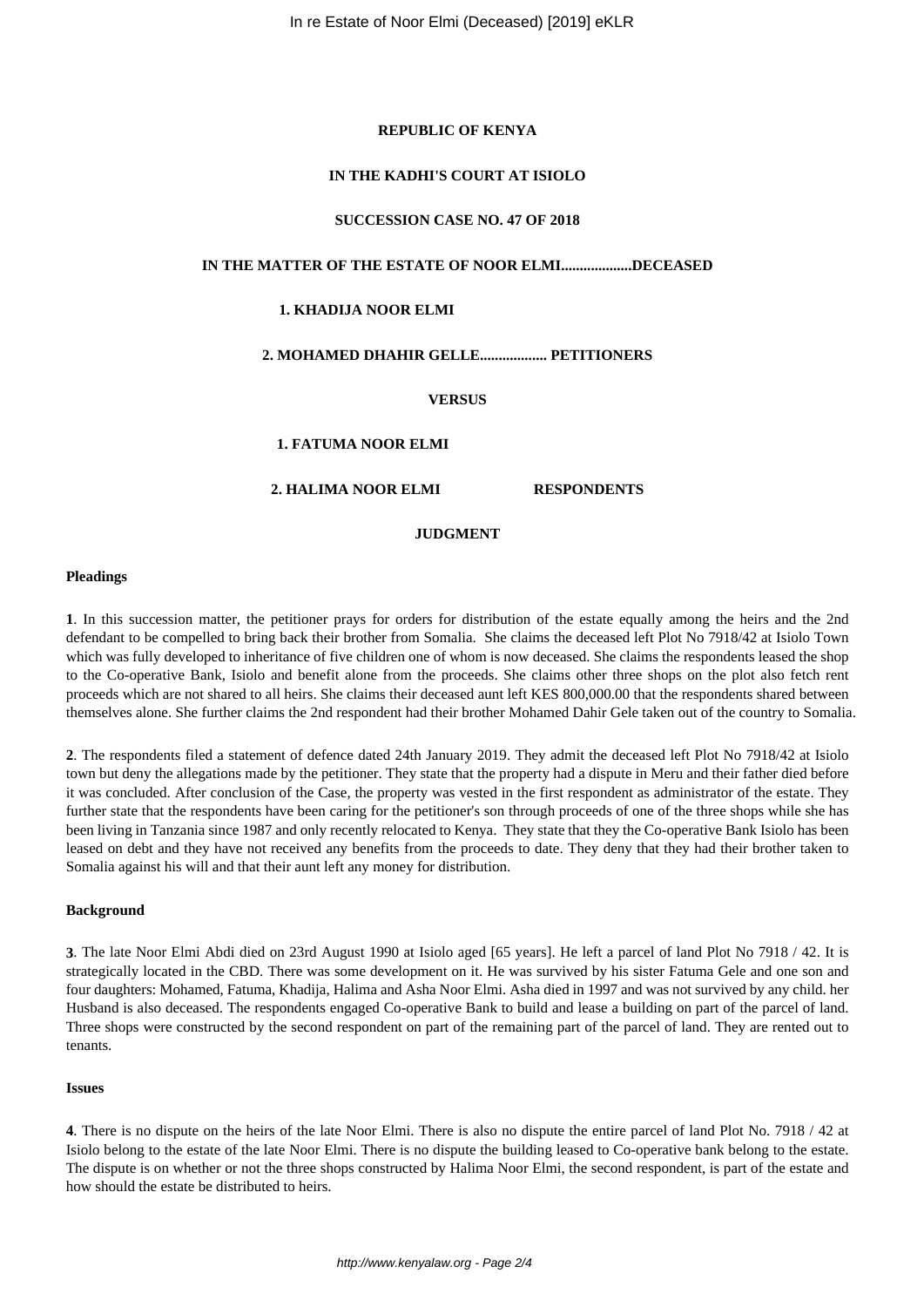#### **Estate**

**5**. Fatuma Noor Elmi obtained certificate of Confirmation of grant from Meru High Court on 4th June 1993 in Succession Case No 207 of 1991. She had the property registered to herself under the registration of titles Act Cap 281 laws of Kenya grant Number LR 63230 for [68] years from 1.11.91 at annual rent of KES 3,000.00. It measures 0.0948 Ha. The first respondent entered a ten year build and lease agreement with Co-operative Bank ltd from 1st august, 2010. The terms of the agreement were that the bank will finance the construction of the building up to the roof slab level with an allowance for upward expansion on 48 feet (frontage) by 120 feet (depth) of the plot. The cost will be recovered from rental proceeds within a period of (10) years. The rent per month was 95,000.00 per month reviewed every two years at 10%. The building was constructed at a cost of KES 14,002,240.00. The agreement should end in August 2020, however total recovery of the building cost from the monthly rent will not be complete until end January 2021. The monthly rent will then be KES 152,958.45 per month. The debit balance of KES 82,612.00 will be cleared from this amount from the rent of January 2021.

**6**. Although the property is registered in the name of Fatma Noor Elmi, on her own admission and evidence of her sisters and witnesses, the property belonged to the late Noor Elmi. Under Islamic law of inheritance it is available for distribution to all heirs according to their respective heirs.

## **The three (permanent) shops**

**7**. The court made a site visit on the afternoon of 5th march 2019 in the presence of parties. It established that the building housing the bank stretches one half of the parcel of land from front to back. Three permanent shops are constructed on about one third of the remainder on the front side. A hotel made of temporary *mabati* structure covers the remaining two thirds with a small empty space at the back. A small corridor separates the bank from the three shops. A black smith has a temporary *mabati* structure beside the building of the bank along the corridor. Halima, the second respondent, claims the three shops are hers, developed after their father's death from her own funds and capital from tenants and is therefore not available for distribution. She admits it is developed on the estate land. She argues there is land available to the other heirs if they want to develop their own shops. The first respondent supports this claim. The petitioner contends it was constructed from the funds their aunt Fatuma Gele left. Mariam Mohamed Noor [DW1] evidence is that the second respondent told her their aunt left KES 800,000.00 and that she wanted to use it to construct the shops. Under cross examination, her testimony was shaken. She was not sure there was money left by the parties' aunt. She said she was told, she did not see the money. The evidence is hearsay and not reliable. It is not admissible. I find the three shops were exclusively financed by Halima Noor Elmi, the second respondent. Had the three shops taken the entire remaining parcel of land, I probably would have a different decision regarding the shops, for lack of consent of all heirs in their construction. However land is available for any of the other heirs to make development of their own on the remaining parcel of land. The hotel is a temporary structure that can be easily demolished and developed. Accordingly I find the three shops do not belong to the estate.

**8**. The rent for the hotel and black smith is part of the estate and is available for distribution to all heirs.

# **Heirs**.

- **9**. The legal heirs of the late Noor Elmi are:
- 1. Fatuma Noor Elmi daughter
- 2. Mohamed Noor Elmi son
- 3. Khadija Noor Elmi daughter
- 4. Halima Noor Elmi daughter
- **10**. The son is entitled to twice the share of the daughter under Q:4:11

**'Allah instructs you concerning your children [i.e. their portions of inheritance]: for the male, what is equal to the share of two females.**